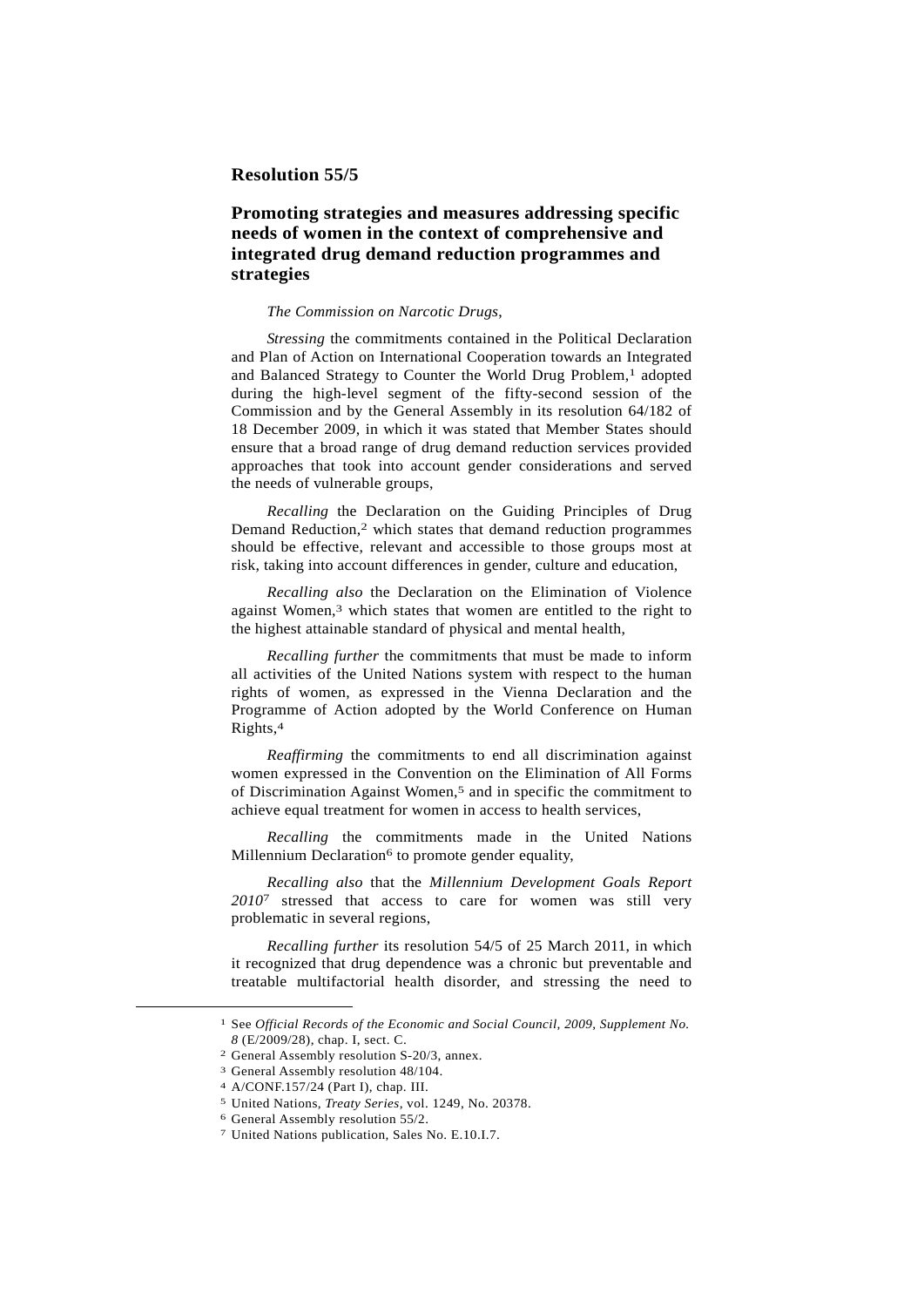provide a full continuum of policies and programmes that promote prevention, early detection and intervention, treatment, care and related support services for rehabilitation, social reintegration and recovery,

*Recalling* the Beijing Declaration and Platform for Action adopted at the Fourth World Conference on Women,8 which states that women have the right to the enjoyment of the highest attainable standard of physical and mental health, and convinced that girls and women should be provided access to health services developed specifically for their needs,

*Recalling also* General Assembly resolution 65/228 of 21 December 2010, in which the Assembly adopted the updated Model Strategies and Practical Measures on the Elimination of Violence Against Women in the Field of Crime Prevention and Criminal Justice, and General Assembly resolution 65/229 of 21 December 2010, in which the Assembly adopted the United Nations Rules for the Treatment of Women Prisoners and Non-custodial Measures for Women Offenders (the Bangkok Rules),

*Recognizing* that there is a need for more evidence-based information on all aspects of substance abuse, in particular regarding women-specific aspects, including physiological and psychosocial effects, the characteristics of women with substance use problems and their treatment experiences and also a need to use that information while developing and implementing programmes and strategies,

*Concerned* that women with substance abuse problems are often deprived of or limited in their access to effective treatment that takes into account their specific needs and circumstances,

*Aware* that enhanced educational and employment opportunities for women significantly decrease the risk of their drug abuse and dependence and their involvement in drug-related crimes,

*Taking into account* the need to develop and implement drug demand reduction measures so that they respond best to the specific needs of drug-dependent women and women who abuse drugs, including designated services specifically devoted to those women,

*Noting with great concern* the adverse consequences of drug abuse for individuals and society as a whole, reaffirming its commitment to tackle those problems in the context of comprehensive, complementary and multisectoral drug demand reduction strategies, in particular such strategies targeting youth, noting with great concern the alarming rise in the incidence of HIV/AIDS and other blood-borne diseases among injecting drug users, reaffirming its commitment to work towards the goal of universal access to comprehensive prevention programmes and treatment, care and related support services, in full compliance with the international drug control conventions and in accordance with national legislation, taking into account all relevant General Assembly

 <sup>8</sup> *Report of the Fourth World Conference on Women, Beijing, 4-15 September 1995* (United Nations publication, Sales No. E.96.IV.13), chap. I, resolution 1, annex I.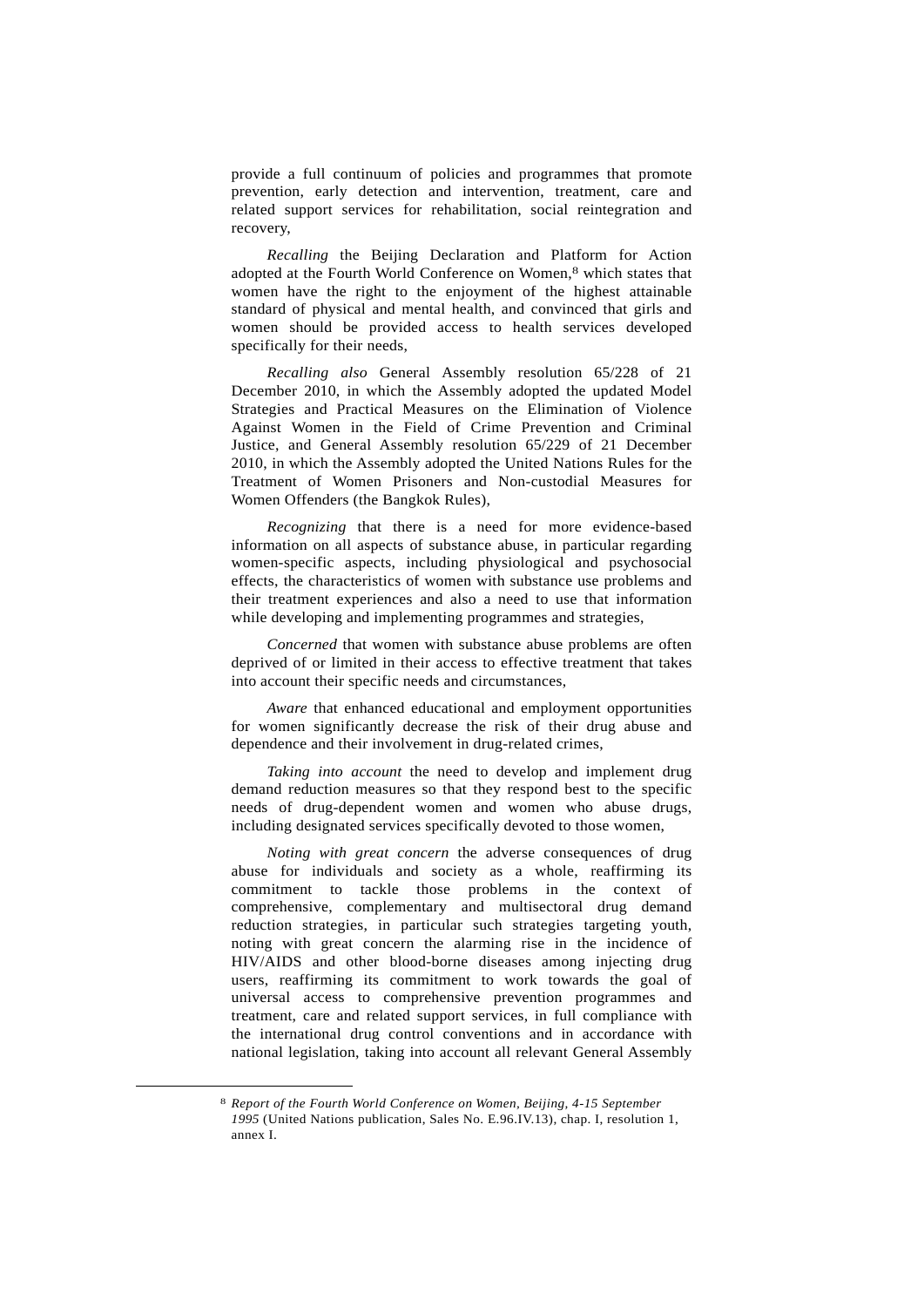resolutions and, when applicable, the *WHO, UNODC, UNAIDS Technical Guide for Countries to Set Targets for Universal Access to HIV Prevention, Treatment and Care for Injecting Drug Users*,9 and requesting the United Nations Office on Drugs and Crime to carry out its mandate in this area in close cooperation with relevant organizations and programmes of the United Nations system, such as the World Health Organization, the United Nations Development Programme and the Joint United Nations Programme on HIV/AIDS,

 1. *Urges* Member States to consider incorporating femaleoriented programmes in their drug policies and strategies;

 2. *Encourages* Member States to integrate essential femalespecific services in the overall design, implementation, monitoring and evaluation of policies and programmes addressing drug abuse and dependence, where needed;

 3. *Recommends* that Member States consider and accommodate the specific needs of drug-dependent parents, including childcare and parental education;

 4. *Also recommends* that Member States, in designing, implementing and evaluating integrated drug prevention and treatment and HIV prevention programmes, take into account the needs of women who have experienced sexual and other violent trauma related to drug abuse;

 5. *Encourages* Member States to take into account the specific needs of women in the prevention, early detection and intervention, treatment and care of drug dependence and drug-related diseases, including infectious diseases and psychiatric disorders, as well as related support services, including for rehabilitation, reintegration and recovery, and to consider designing those services using a multi-agency approach so as to include specific femaleoriented measures, promoting effective modalities such as special group offerings for women in inpatient and outpatient settings, familybased treatment and extra occupational training for women as part of recovery activities;

 6. *Invites* Member States to consider implementing, where needed, female-oriented guidelines and quality standards in their drug policies in order to maximize coherence with existing activities, efficient allocation of resources and positive outcomes for drugdependent women and their children;

 7. *Encourages* Member States to consider promoting the implementation of the updated Model Strategies and Practical Measures on the Elimination of Violence against Women in the Field of Crime Prevention and Criminal Justice, as well as the United Nations Rules for the Treatment of Women Prisoners and Noncustodial Measures for Women Offenders (the Bangkok Rules), particularly those provisions related to prevention and treatment programmes designed for women substance abusers, including those in prison settings, taking into account incidents of violence against

 <sup>9</sup> Geneva, World Health Organization, 2009.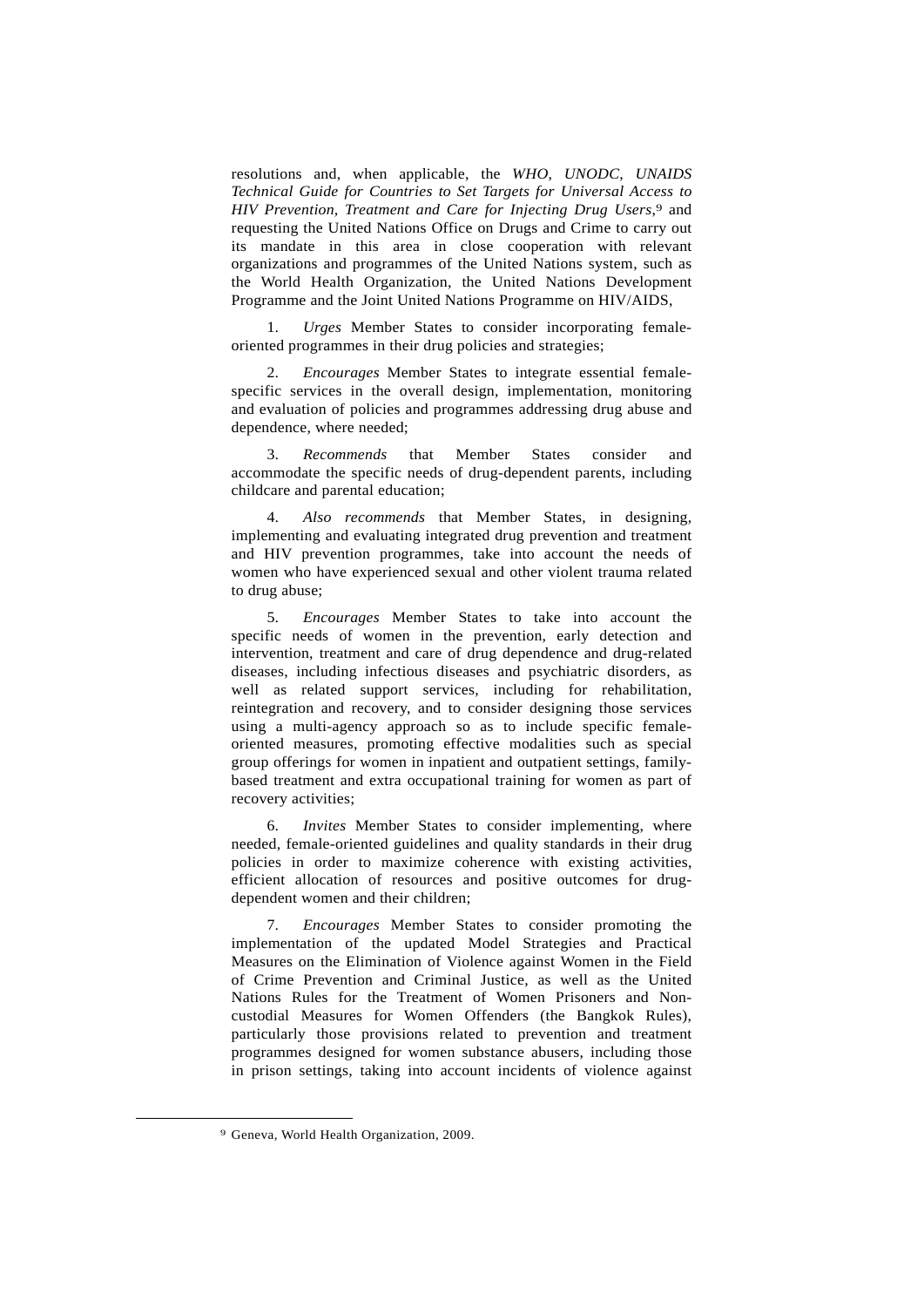women, prior victimization, the special needs of pregnant women and women with children, and their diverse cultural backgrounds;

 8. *Urges* Member States to identify and firmly counter discrimination against, as well as degrading and undignified treatment of, drug-dependent women and women who abuse drugs, while simultaneously offering such women timely access to counselling, including voluntary HIV counselling and testing, and treatment and support services for rehabilitation and social integration that take into account the specific needs of women, including parental responsibilities and recovery from trauma related to drug abuse suffered as a result of sexual or other forms of violence;

 9. *Encourages* Member States to consider providing a wide range of measures that match the specific needs of women affected by drug abuse, including pregnant women and women who are parents or guardians with children;

 10. *Calls upon* Member States to pay due attention to the specific needs of women while applying the relevant target goals as set forth in the Political Declaration on HIV and AIDS adopted by the General Assembly in its resolution 65/277 of 10 June 2011 and incorporating those goals in their relevant national strategies and measures as set forth in the Political Declaration and Plan of Action on International Cooperation towards an Integrated and Balanced Strategy to Counter the World Drug Problem;10

 11. *Invites* the United Nations Interregional Crime and Justice Research Institute to share with it and with the United Nations Office on Drugs and Crime the information on experiences with respect to relevant programmes and measures addressing specific needs of women, with a view to considering appropriate follow-up measures;

 12. *Encourages* the United Nations Office on Drugs and Crime to raise awareness among United Nations agencies regarding the need to design educational and employment opportunity modules that may be used in programmes and strategies to prevent drug abuse and dependence and the involvement of women in drug-related crimes;

 13. *Invites* the United Nations Office on Drugs and Crime to work with relevant United Nations agencies, including the United Nations Interregional Crime and Justice Research Institute, to assist and support Member States in developing and adapting measures and strategies, at the national, regional and international levels, addressing the specific needs of women as an essential element of more effective, just and human rights-based policies;

 14. *Requests* the United Nations Office on Drugs and Crime to facilitate the gathering and dissemination of information provided by Member States on their efforts to implement the present resolution;

 15. *Also requests* the United Nations Office on Drugs and Crime to integrate into its future public-awareness campaigns information emphasizing the importance of an integrated approach to the specific needs of women;

 <sup>10</sup> See *Official Records of the Economic and Social Council, 2009, Supplement No. 8* (E/2009/28), chap. I, sect. C.